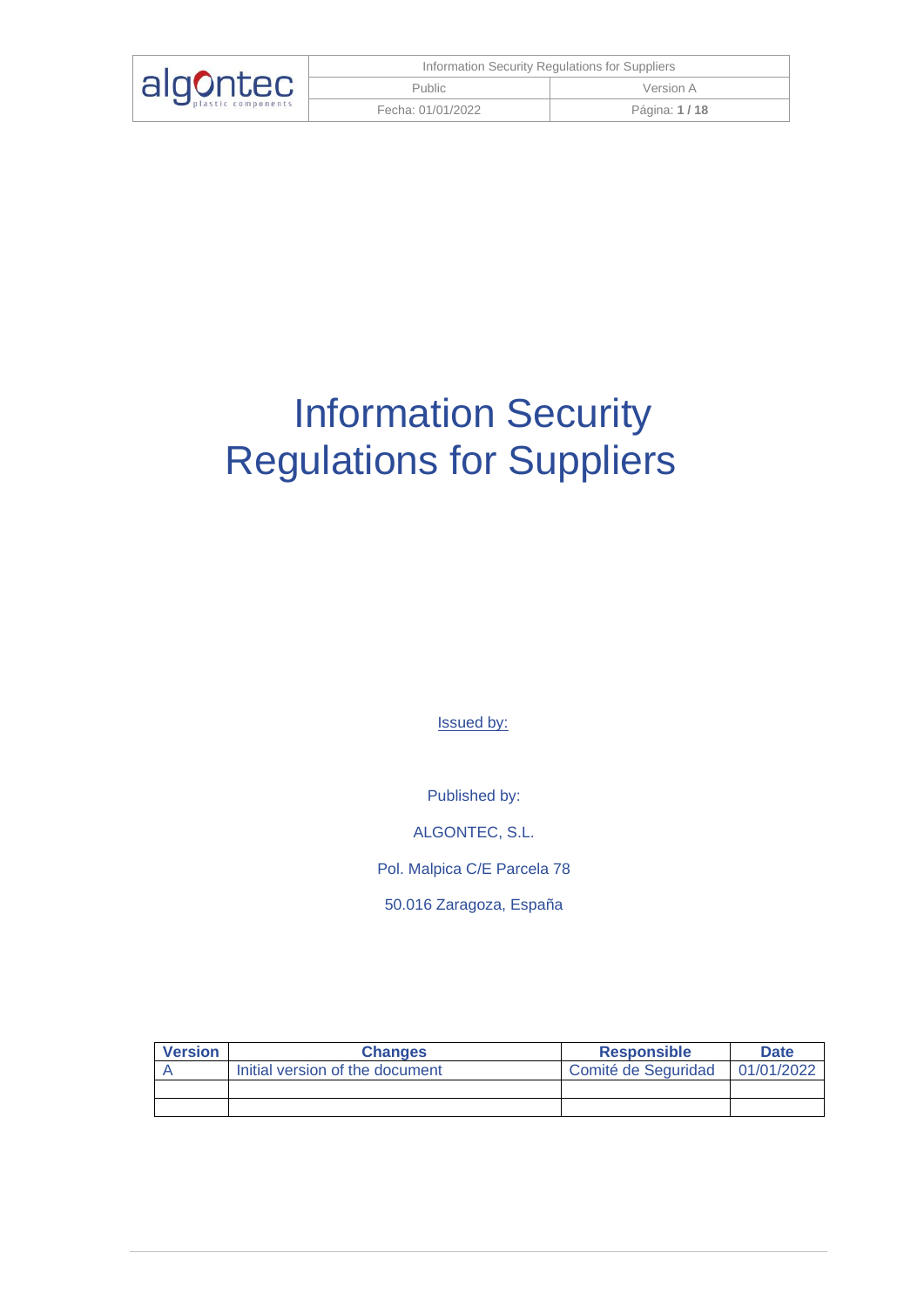|          | Information Security Regulations for Suppliers |              |
|----------|------------------------------------------------|--------------|
| algontec | Public                                         | Version A    |
|          | Fecha: 01/01/2022                              | Página: 2/18 |

# <span id="page-1-0"></span>0. Table of contents

| $\Omega$ . |  |
|------------|--|
| 1.         |  |
| 2.         |  |
| 3.         |  |
| 3.1        |  |
| 3.2        |  |
| 3.3        |  |
| 3.4        |  |
| 3.5        |  |
| 3.6        |  |
| 3.7        |  |
| 3.8        |  |
| 4.         |  |
| 4.1        |  |
| 4.2        |  |
| 4.3        |  |
| 4.4        |  |
| 4.5        |  |
| 4.6        |  |
| 4.7        |  |
| 4.8        |  |
| 4.9        |  |
| 4.10       |  |
| 4.11       |  |
| 4.12       |  |
| 4.13       |  |
| 4.14       |  |
| 4.15       |  |
| 5.         |  |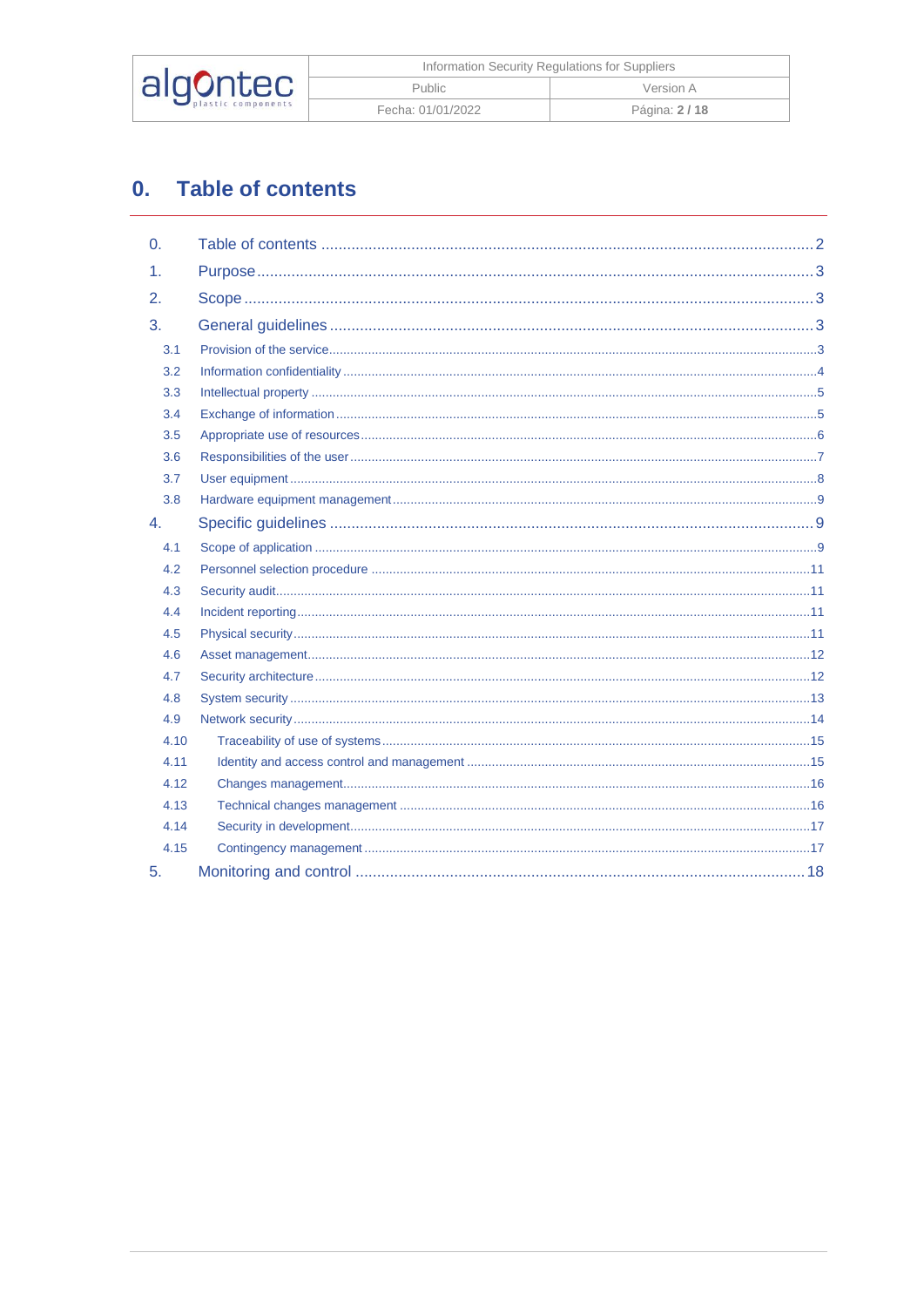|          | Information Security Regulations for Suppliers |                |
|----------|------------------------------------------------|----------------|
| algontec | <b>Public</b>                                  | Version A      |
|          | Fecha: 01/01/2022                              | Página: 3 / 18 |

## <span id="page-2-0"></span>**1. Purpose**

The purpose of this document is to establish the regulatory framework in relation to information security for Algontec S.L.'s supplier organizations that access their information, information systems or resources, to protect their confidentiality, integrity, availability, authenticity and traceability.

To this end, the supplier organizations are responsible for informing their employees and subcontractors who provide services to Algontec S.L..

## <span id="page-2-1"></span>**2. Scope**

All activities developed for Algontec S.L. by supplier organizations that access your information, information systems or resources.

Paragraph "3. General Guidelines" is applicable to any provider organization, regardless of the type of service provided.

Paragraph "4. Specific guidelines" is applicable exclusively to those provider organizations whose services provided correspond to the type of service indicated in each case, as indicated at the beginning of the aforementioned section.

## <span id="page-2-2"></span>**3. General guidelines**

#### <span id="page-2-3"></span>**3.1 Provision of the service**

The supplier organizations may only carry out for Algontec S.L. those activities covered under the corresponding service provision contract.

The supplier organization will periodically provide Algontec S.L. with the list of people, profiles, functions, and responsibilities associated with the service provided, and will promptly inform of any change (registration, cancellation, replacement or change of functions or responsibilities) that occurs in said relationship.

In accordance with the provisions of the clauses associated with the contract for the provision of services, all external persons who carry out work for Algontec S.L. must comply with the safety regulations contained in this document. In case of non-compliance with any of these obligations, Algontec S.L. reserves the right of veto to the person who has committed the infringement, as well as the adoption of the sanctioning measures that are considered pertinent in relation to the supplier organization.

The provider organization must ensure that all its people have the appropriate training for the development of the service provided.

Any type of exchange of information that occurs between Algontec S.L. and the supplier organization will be understood to have been carried out within the framework established by the corresponding service provision contract, so that such information may not be used outside that framework or for other purposes.

IT Centralizes Global Efforts to Protect Algontec S.L.'s Assets

Generically, assets include: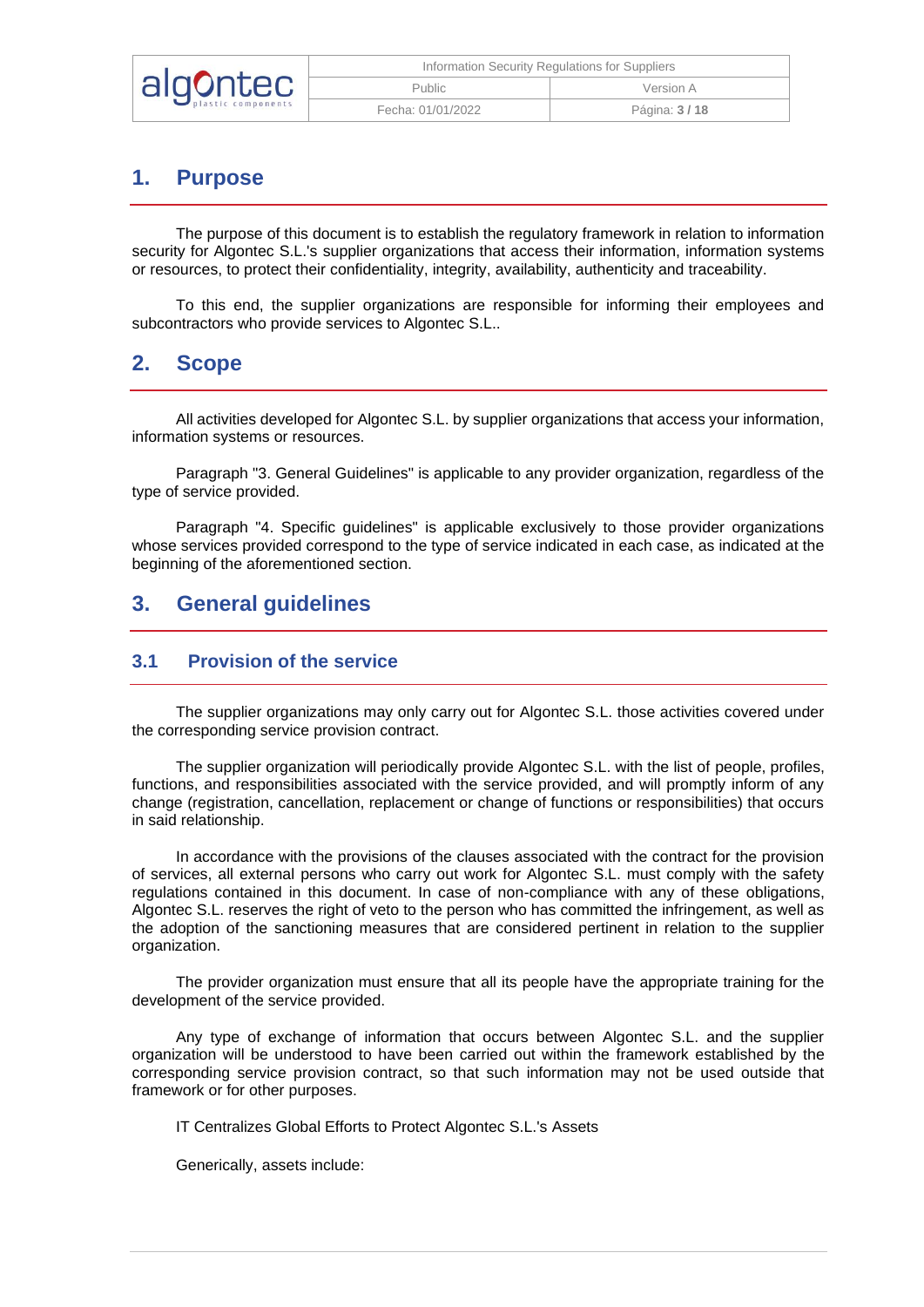| algontec | Information Security Regulations for Suppliers |              |
|----------|------------------------------------------------|--------------|
|          | <b>Public</b>                                  | Version A    |
|          | Fecha: 01/01/2022                              | Página: 4/18 |

- Protected information, that is, information that allows the identification of natural and/or legal persons, and that relating to the configuration of information systems and communications networks.
- Partners for the processing of protected information (software, hardware, communications networks, information carriers, auxiliary equipment and facilities).

#### <span id="page-3-0"></span>**3.2 Information confidentiality**

External persons who have access to Algontec S.L. information should consider that such information, by default, has the character of protected. Only information to which you have had access through the means of public dissemination of information provided for this purpose by Algontec S.L. may be considered as unprotected information

The disclosure, modification, destruction, or misuse of the information regardless of the medium in which it is located will be avoided.

The maximum reservation will be kept indefinitely and no protected information will be issued abroad, unless it is duly authorized.

The number of reports in paper format containing protected information will be minimized and kept in a safe place and out of the reach of third parties.

In the event that, for reasons directly related to the job, the employee of the supplier organization comes into possession of protected information contained in any type of support, he must understand that such possession is strictly temporary, with an obligation of secrecy and without this conferring any right of possession, ownership or copy over said information. Likewise, the employee must return the aforementioned media or supports, immediately after the completion of the tasks that have originated the temporary use of the same and, in any case, at the end of the relationship with Algontec S.L. of his company.

All these obligations will remain in force after the completion of the activities that external persons develop for Algontec S.L.

Failure to comply with these obligations may constitute an offence of disclosure of secrets.

To guarantee the security of personal data, the persons of the provider organization must observe the following rules of action, in addition to the considerations already mentioned:

- They will only be able to create files when it is necessary for the performance of their work. These temporary files will never be stored on local disk drives of the PC workstations of the users and must be destroyed when they are no longer useful for the purpose for which they were created.
- No personal data will be stored on the local disk drives of the PC workstations of the user.
- The exit of media and documents (including e-mails), outside the premises where this information is located, can only be authorized by Algontec S.L. and will be carried out according to the defined procedure.
- The media and documents must make it possible to identify the type of information they contain, be inventoried and stored in a place of restricted access to authorized persons.
- The transmission of specially protected personal data (e.g. Health), through telecommunications networks (e.g. Email) will be made by encrypting such data or using any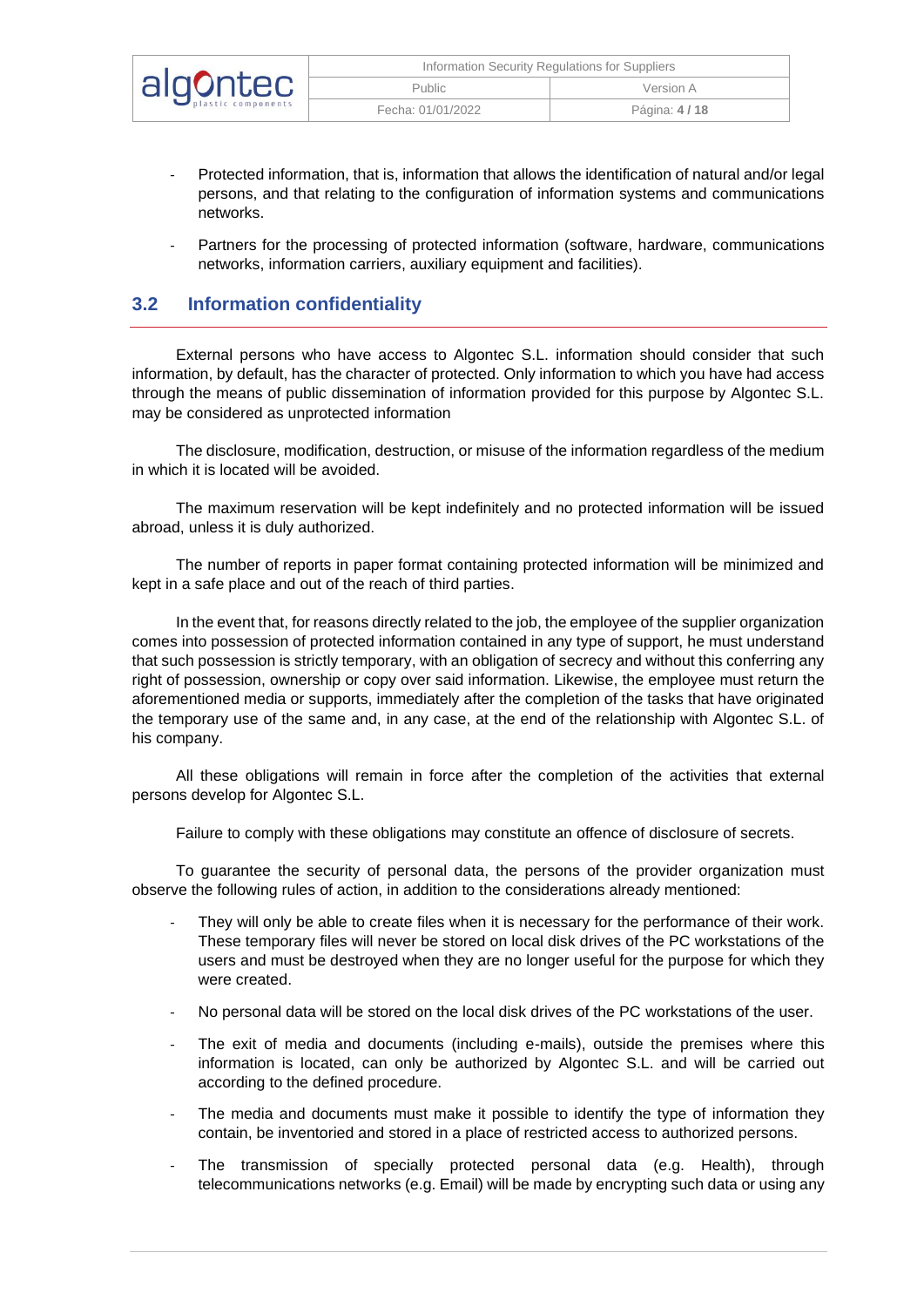|          | Information Security Regulations for Suppliers |              |
|----------|------------------------------------------------|--------------|
| algontec | <b>Public</b>                                  | Version A    |
|          | Fecha: 01/01/2022                              | Página: 5/18 |

other mechanism that guarantees that the information is not intelligible or manipulated by third parties.

#### <span id="page-4-0"></span>**3.3 Intellectual property**

Compliance with legal restrictions on the use of material protected by intellectual property regulations will be ensured.

Users may only use material authorized by Algontec S.L. for the development of their functions.

The use of computer programs without the corresponding license in Algontec S.L.'s information systems is strictly prohibited.

Likewise, the use, reproduction, assignment, transformation or public communication of any type of work or invention protected by intellectual property without due written authorization is prohibited.

Algontec S.L. will only authorize the use of material produced by itself, or material authorized or supplied to it by its owner, in accordance with the agreed terms and conditions and the provisions of current regulations.

#### <span id="page-4-1"></span>**3.4 Exchange of information**

No person shall conceal or manipulate his or her identity under any circumstances.

The distribution of information, whether in electronic or physical format, will be carried out through the resources determined in the contract for the provision of services for this purpose and for the exclusive purpose of facilitating the functions associated with said contract. Algontec S.L. reserves, depending on the risk identified, the implementation of control, registration and audit measures on these dissemination resources.

In relation to the exchange of information within the framework of the contract for the provision of services, the following activities shall be considered unauthorized:

- Transmission or receipt of material protected by copyright in violation of the Intellectual Protection Act.
- Transmission or receipt of all kinds of pornographic material, of a sexually explicit nature, racially discriminatory statements and any other kind of statement or message classifiable as offensive or illegal.
- Transfer of protected information to unauthorized third parties.
- Transmission or reception of non-business-related applications.
- Participation in Internet activities, such as newsgroups, games or others that are not directly related to the provision of the service.

All activities that may damage Algontec S.L.'s image and reputation are prohibited on the Internet and elsewhere.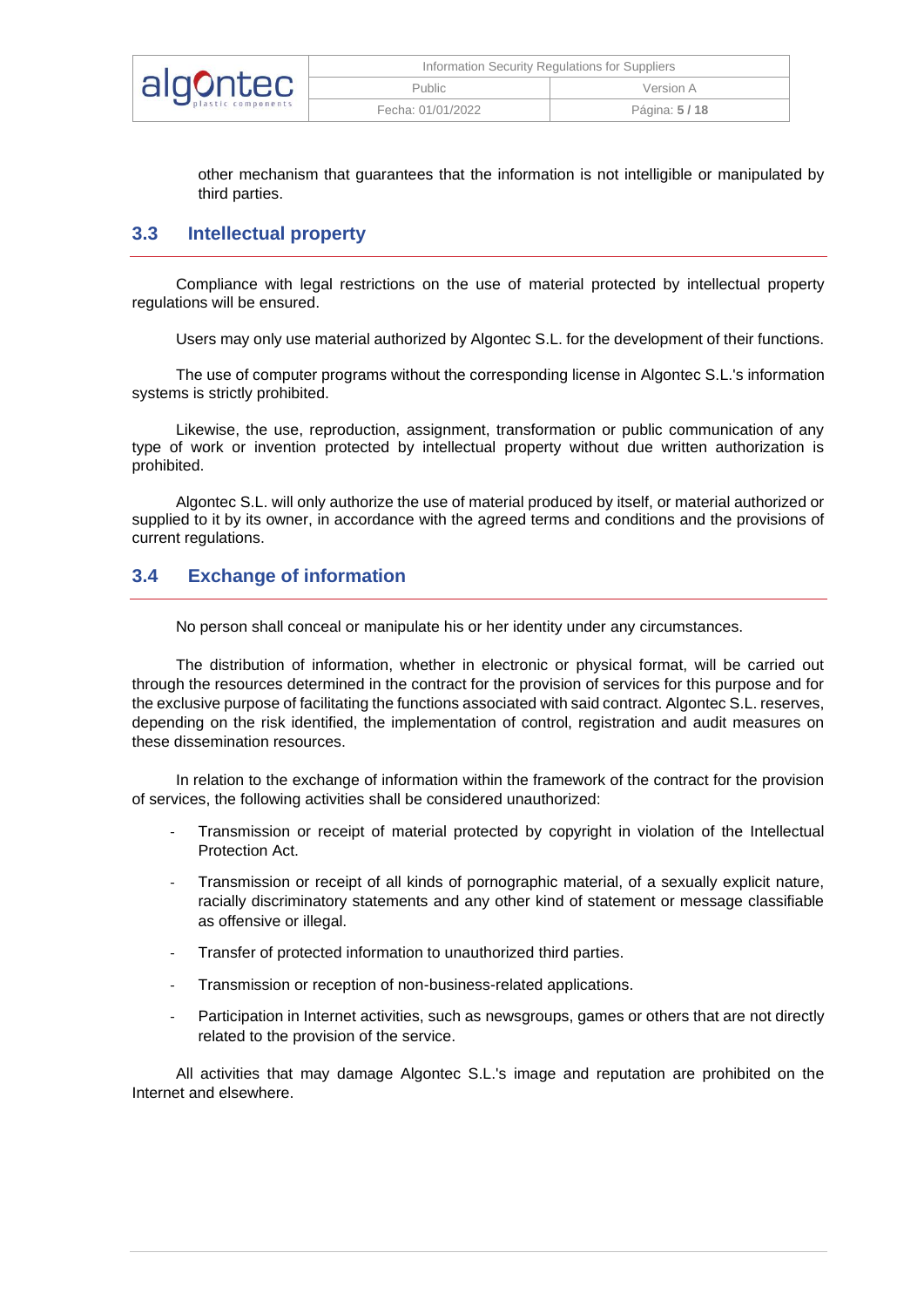|          | Information Security Regulations for Suppliers |              |
|----------|------------------------------------------------|--------------|
| algontec | Public                                         | Version A    |
|          | Fecha: 01/01/2022                              | Página: 6/18 |

## <span id="page-5-0"></span>**3.5 Appropriate use of resources**

The supplier organization undertakes to periodically inform Algontec S.L. of the assets with which it provides the service.

The provider organization undertakes to use the resources available for the provision of the service in accordance with the conditions for which they were designed and implemented.

The resources that Algontec S.L. makes available to external persons, regardless of the type they are (computer, data, software, networks, communication systems, etc.), are available exclusively to fulfill the obligations and purpose of the operation for which they were provided. Algontec S.L. reserves the right to implement control and audit mechanisms that verify the appropriate use of these resources.

All equipment of the supplier organization that is connected to the Algontec S.L. production network will be of the approved brands and models. The supplier organisation shall make such equipment available to Algontec S.L. for the latter to coordinate the installation of the approved software and configure it appropriately.

Any file entered into the Algontec S.L. network or on any equipment connected to it through automated media, the Internet, email or any other means, must comply with the requirements established in these rules and, in particular, those referring to intellectual property, protection of personal data, and malware control.

All assets must be returned to Algontec S.L., without undue delay, after the end of the contract. All personal computers to which Algontec S.L. has installed software will be taken to Algontec S.L. for formatting of the hard drive at the end of the service.

It is expressly forbidden:

- The use of resources provided by Algontec S.L. for activities unrelated to the purpose of the service.
- The connection to Algontec S.L.'s production network of equipment and/or applications that are not specified as part of the software or standards of own computing resources.
- Introduce obscene, threatening, immoral or offensive content into Algontec S.L.'s information systems or corporate network.
- Voluntarily introduce into Algontec S.L.'s corporate network any type of malware (viruses, worms, Trojan horses, spyware, ransomware, ...), logical device, physical device, or any other type of sequence of orders that cause or are likely to cause any type of alteration or damage to computer resources. All persons with access to Algontec S.L. network will be required to use up-to-date anti-malware programs.
- Obtain without explicit authorization other rights or accesses other than those assigned to them by Algontec S.L..
- Access without explicit authorization to restricted areas of Algontec S.L.'s information systems
- Distort or falsify the logs of Algontec S.L.'s information systems
- Decrypt without explicit authorization the keys, systems or encryption algorithms and any other security element that intervenes in Algontec S.L.'s telematic processes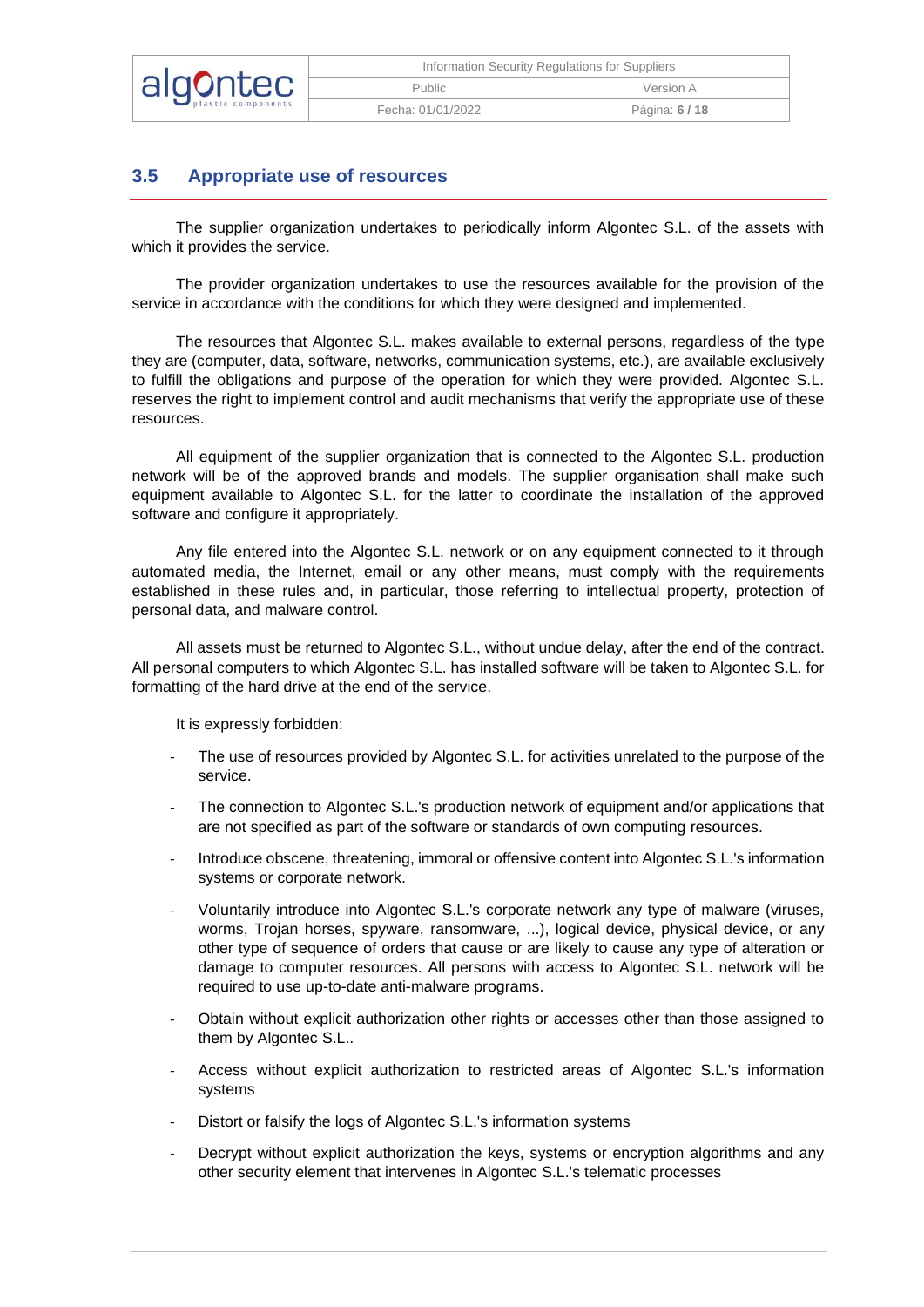|          | Information Security Regulations for Suppliers |                     |
|----------|------------------------------------------------|---------------------|
| algontec | Public                                         | Version A           |
|          | Fecha: 01/01/2022                              | Página: <b>7/18</b> |

- Possess, develop or execute programs that could interfere with the work of other users, or damage or alter Algontec S.L.'s computer resources
- Destroy, alter, disable or any other way of damaging data, programs or electronic documents with protected information (these acts may constitute a crime).
- Host protected information on the local disk drives of the user's PC workstations.

#### <span id="page-6-0"></span>**3.6 Responsibilities of the user**

Service provider organizations shall ensure that all persons working for Algontec S.L. respect the following basic principles within their business:

- Each person with access to Algontec S.L. information is responsible for the activity carried out by their user identifier and everything derived from it. Therefore, it is essential that each person keeps under control the authentication systems associated with their user identifier, guaranteeing that the associated key is only known by the user himself, and should not be disclosed to the rest of the people under any circumstances.
- Users must not use any identifier of another user, even if they have the authorization of the owner.

Users know and apply the existing requirements and procedures around the information handled.

Anyone with access to protected information should follow the following policies regarding password management:

- Select quality passwords, that is, difficult to guess by the rest of the users.
- Request the change of the password whenever there is a possible indication of knowledge on the part of other users.
- Change passwords at least once every 90 days and avoid reusing old passwords.
- Change default and temporary passwords at first login.
- Avoid including passwords in automated login processes (e.g. Those stored in browsers).
- Report any security incident related to your passwords such as loss, theft or indication of loss of confidentiality.

Anyone with access to protected information should ensure that equipment is protected when it is going to be neglected.

Anyone with access to protected information must respect at least the following clean desktop standards, in order to protect paper documents, computer media and portable storage devices and reduce the risks of unauthorized access, loss and damage to information, both during normal working hours and outside of it:

- Locked up paper documents and computer media when they are not being used, especially outside working hours.
- Block user sessions or turn off the PC when left unattended.
- Protect both the points of receipt and sending of information (postal mail, scanner and fax machines) and duplicate equipment (photocopier, fax and scanner). The reproduction or sending of information with this type of device will be under the responsibility of the user.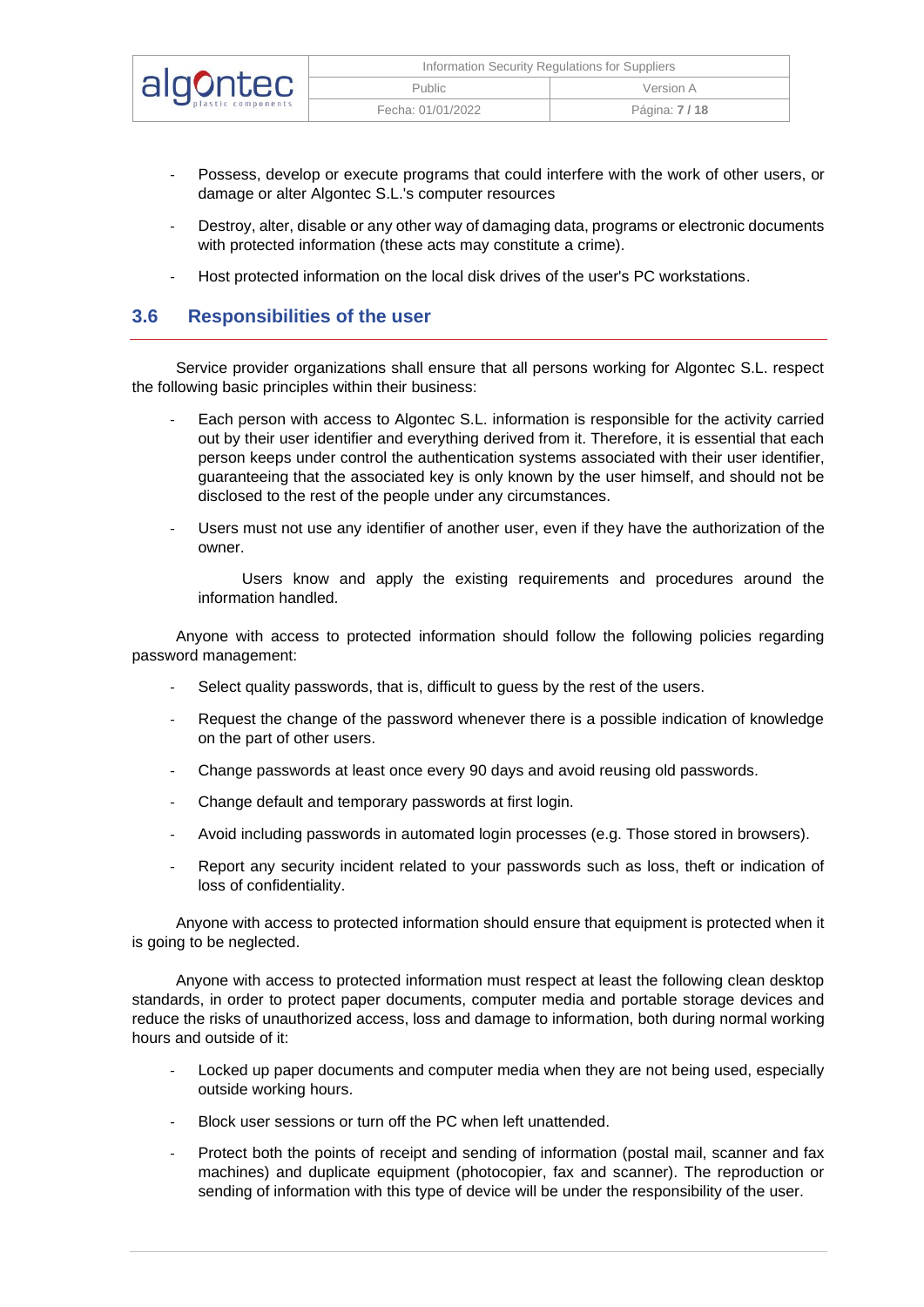| algontec | Information Security Regulations for Suppliers |                |
|----------|------------------------------------------------|----------------|
|          | <b>Public</b>                                  | Version A      |
|          | Fecha: 01/01/2022                              | Página: 8 / 18 |

- Remove, without undue delay, any protected information once printed.
- Destroy protected information once it is not necessary.
- Persons with access to Algontec S.L. systems and/or information should never, without written authorization, perform tests to detect and/or exploit an alleged weakness, event or security incident.
- No person with access to Algontec S.L. systems and/or information will attempt without express written authorization by any means to violate the security system and authorizations. The capture of network traffic by users is prohibited, unless audit tasks authorized in writing are being carried out.

All persons who access the protected information must follow the following rules of action:

- Protect protected information from unauthorized disclosure, modification, destruction, or misuse, whether accidental or not.
- Protect all information systems and telecommunications networks against unauthorized access or use, interruption of operations, destruction, misuse, or theft.
- Have the necessary authorization to obtain access to information systems and / or information.

#### <span id="page-7-0"></span>**3.7 User equipment**

Service provider organizations shall ensure that all user-user computer equipment used to access protected information complies with the following standards:

- In the event of the user's inactivity, the equipment must be automatically blocked within a maximum period of 15 minutes.
- No user team will have tools that can transgress security systems and authorizations.
- User equipment will be maintained according to the manufacturer's specifications.
- All user computers will be adequately protected against malware:
	- o Antimalware software should be installed and used on all personal computers to reduce the operational risk associated with viruses or other malicious software.
	- o They will keep up to date with the latest security updates available.
	- o Antimalware software must always be enabled and up to date.

Particular care shall be taken to ensure the security of all mobile user computers containing or accessing it in any way:

- Verifying that they do not include more information than is strictly necessary.
- Ensuring that access controls are in place for such information.
- Minimizing access to such information in the presence of people outside the service provided.
- Transporting the equipment in covers, briefcases or similar equipment that incorporates the appropriate protection against environmental agents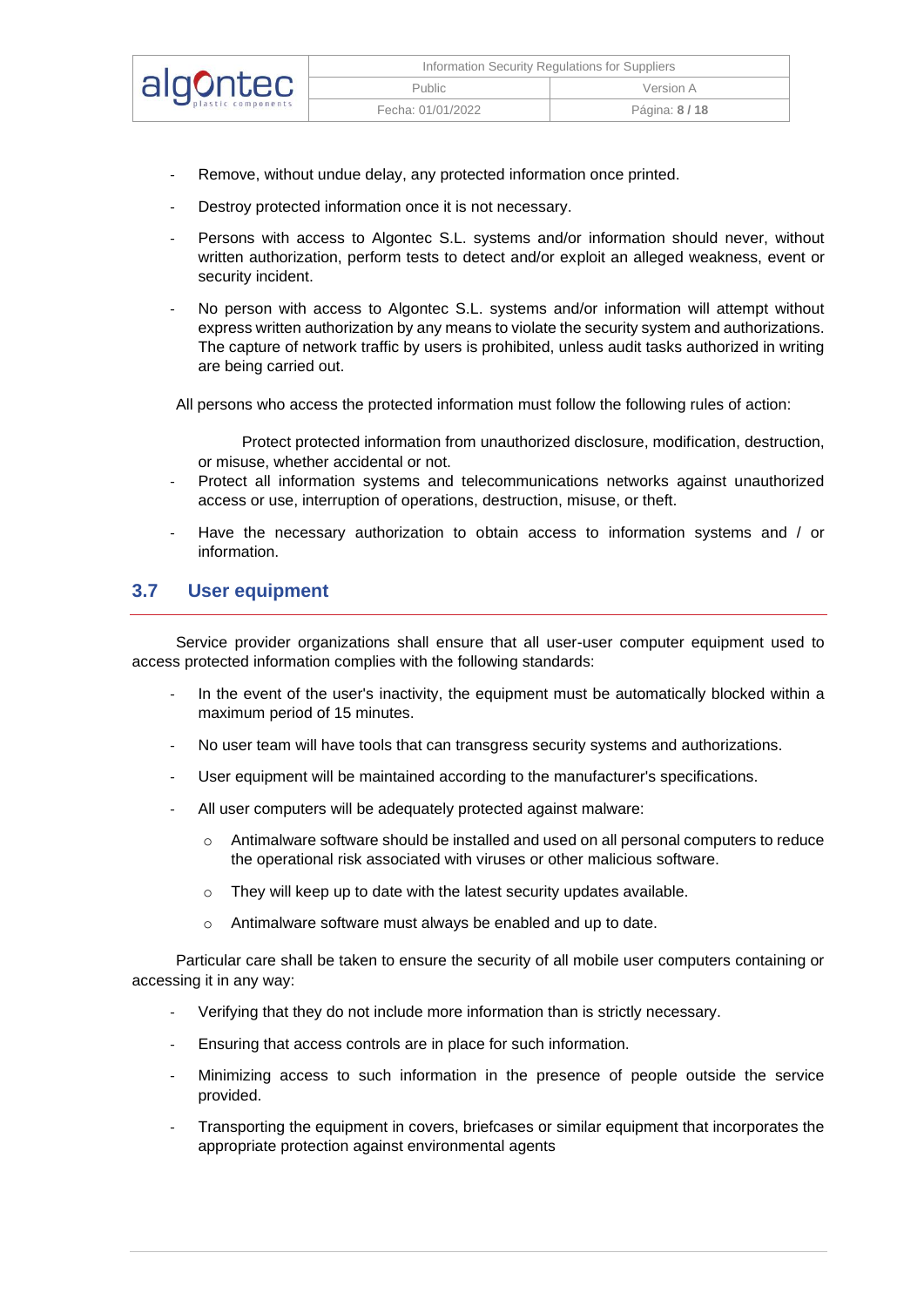|          | Information Security Regulations for Suppliers |              |
|----------|------------------------------------------------|--------------|
| algontec | Public                                         | Version A    |
|          | Fecha: 01/01/2022                              | Página: 9/18 |

## <span id="page-8-0"></span>**3.8 Hardware equipment management**

Service provider organizations shall ensure that all equipment provided by Algontec S.L. for the provision of services, regardless of the type of service, is properly managed. To do this, they must comply with the following rules:

- The supplier organization must maintain an up-to-date list of equipment provided by Algontec S.L. and users of such assets or associated responsible persons in case the assets are not for single-person use. Such a relationship may be required by Algontec S.L..
- Whenever a supplier organization wants to reassign any Algontec S.L. equipment that contains protected information, it must return it temporarily so that the necessary secure erasure procedures can be carried out prior to its reassignment.
- In the event that a supplier organization wishes to proceed to unsubscribe from the list of Algontec S.L. equipment received by any of them, it must always return them, so that Algontec S.L. can treat said cancellation appropriately.
- In the event that a supplier organization ceases to provide the service, it must return to Algontec S.L. the entire list of equipment received, as established in the corresponding contracts for the provision of services. Only in the case of paper documents and computer media can the supplier organization proceed to their secure deletion, in which case it must notify Algontec S.L. of such deletion.

## <span id="page-8-1"></span>**4. Specific guidelines**

#### <span id="page-8-2"></span>**4.1 Scope of application**

All supplier organisations must comply, in addition to the general rules, with the specific rules set out in this paragraph that correspond to them in each case, depending on the characteristics of the service provided to Algontec S.L.

The types of service contemplated are those indicated below.

- Place of execution of the service: Depending on the main place where the services are developed, two cases are distinguished:
	- $\circ$  Algontec S.L.: The supplier organization provides the service mainly from Algontec S.L.'s own headquarters.
	- o Remote: The supplier organization provides the service mainly from its own dependencies, although specific activities can be carried out at Algontec S.L.'s headquarters.
- Ownership of the ICT infrastructures used: Depending on who owns the main ICT infrastructures (communications, user equipment, software) used to provide the service, two cases are distinguished:
	- o Algontec S.L.
	- o Producer organization.
- Level of access to Algontec S.L. systems: Depending on the level of access to Algontec S.L. information systems, three cases are distinguished: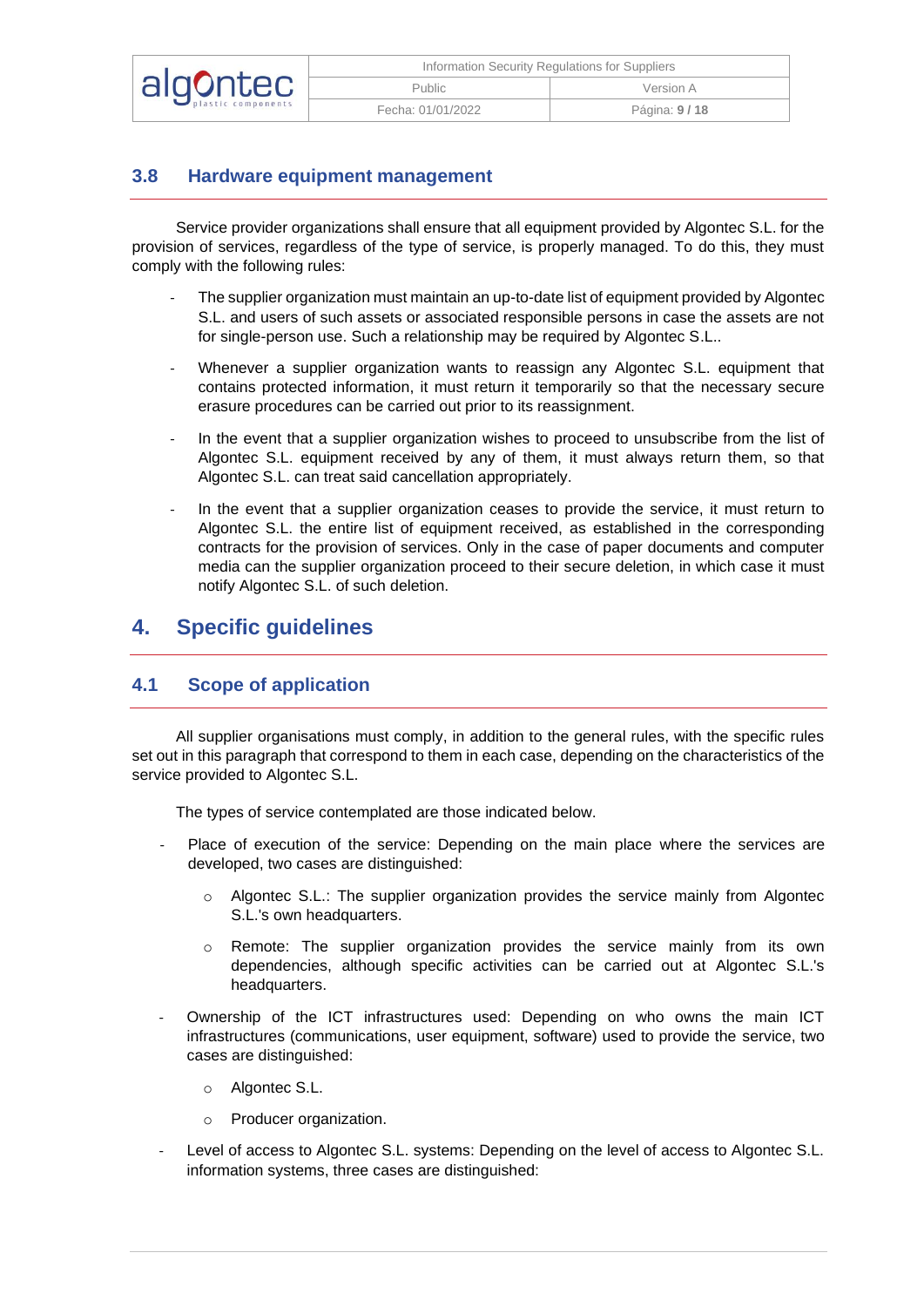|          | Information Security Regulations for Suppliers |               |
|----------|------------------------------------------------|---------------|
| algontec | Public                                         | Version A     |
|          | Fecha: 01/01/2022                              | Página: 10/18 |

- o With privileged access: The service provided requires privileged access to Algontec S.L.'s information systems, with the capacity to manage these systems and/or the production data they process.
- o With user-level access: The service provided requires the use of Algontec S.L.'s information systems, so that the people who provide the service have user accounts that allow them to access any of these systems with usual privileges.
- o No access: The service provided does not require the use of Algontec S.L.'s information systems, so that the people who provide the service do not have user accounts in said systems.

Depending on each of the three categories in which each service is framed, the provider organization must comply, in addition to the general safety standards, the specific ones contained in the sections indicated in the following table:

|                                               | <b>PLACE</b>        |            |                  | <b>INFRASTRUCTURE</b>    | <b>ACCESS</b> |               |           |
|-----------------------------------------------|---------------------|------------|------------------|--------------------------|---------------|---------------|-----------|
|                                               | Algonte<br>$c$ S.L. | Remote     | Algontec<br>S.L. | Supplier<br>organization | Privileged    | <b>Normal</b> | No access |
| selection of people                           | <b>NO</b>           | <b>NO</b>  | <b>NO</b>        | <b>NO</b>                | <b>YES</b>    | <b>NO</b>     | <b>NO</b> |
| security audit                                | <b>NO</b>           | <b>NO</b>  | <b>NO</b>        | <b>NO</b>                | <b>YES</b>    | <b>NO</b>     | <b>NO</b> |
| incident reporting                            | <b>YES</b>          | <b>YES</b> | <b>YES</b>       | <b>NO</b>                | <b>YES</b>    | <b>YES</b>    | <b>NO</b> |
| physical security                             | <b>NO</b>           | <b>YES</b> | <b>NO</b>        | <b>NO</b>                | <b>NO</b>     | <b>NO</b>     | <b>NO</b> |
| asset management                              | <b>NO</b>           | <b>NO</b>  | <b>NO</b>        | <b>YES</b>               | <b>NO</b>     | <b>NO</b>     | <b>NO</b> |
| security architecture                         | <b>NO</b>           | <b>NO</b>  | <b>NO</b>        | <b>YES</b>               | <b>YES</b>    | <b>YES</b>    | <b>NO</b> |
| security systems                              | NO.                 | <b>NO</b>  | <b>NO</b>        | <b>YES</b>               | NO.           | NO.           | NO.       |
| network security                              | <b>NO</b>           | <b>NO</b>  | <b>NO</b>        | <b>YES</b>               | <b>NO</b>     | <b>NO</b>     | <b>NO</b> |
| traceability of use of the<br>systems         | <b>NO</b>           | <b>NO</b>  | <b>NO</b>        | <b>YES</b>               | <b>YES</b>    | <b>NO</b>     | <b>NO</b> |
| identity and access control<br>and management | <b>NO</b>           | <b>NO</b>  | <b>NO</b>        | <b>YES</b>               | <b>NO</b>     | <b>NO</b>     | <b>NO</b> |
| change management                             | <b>NO</b>           | <b>NO</b>  | <b>NO</b>        | <b>YES</b>               | <b>YES</b>    | <b>YES</b>    | <b>NO</b> |
| technical change<br>management                | <b>NO</b>           | <b>NO</b>  | <b>NO</b>        | <b>NO</b>                | <b>YES</b>    | <b>NO</b>     | <b>NO</b> |
| security in development                       | <b>NO</b>           | <b>NO</b>  | <b>NO</b>        | <b>NO</b>                | <b>YES</b>    | <b>YES</b>    | <b>NO</b> |
| Contingency management                        | NO.                 | <b>NO</b>  | <b>NO</b>        | <b>YES</b>               | <b>NO</b>     | <b>NO</b>     | <b>NO</b> |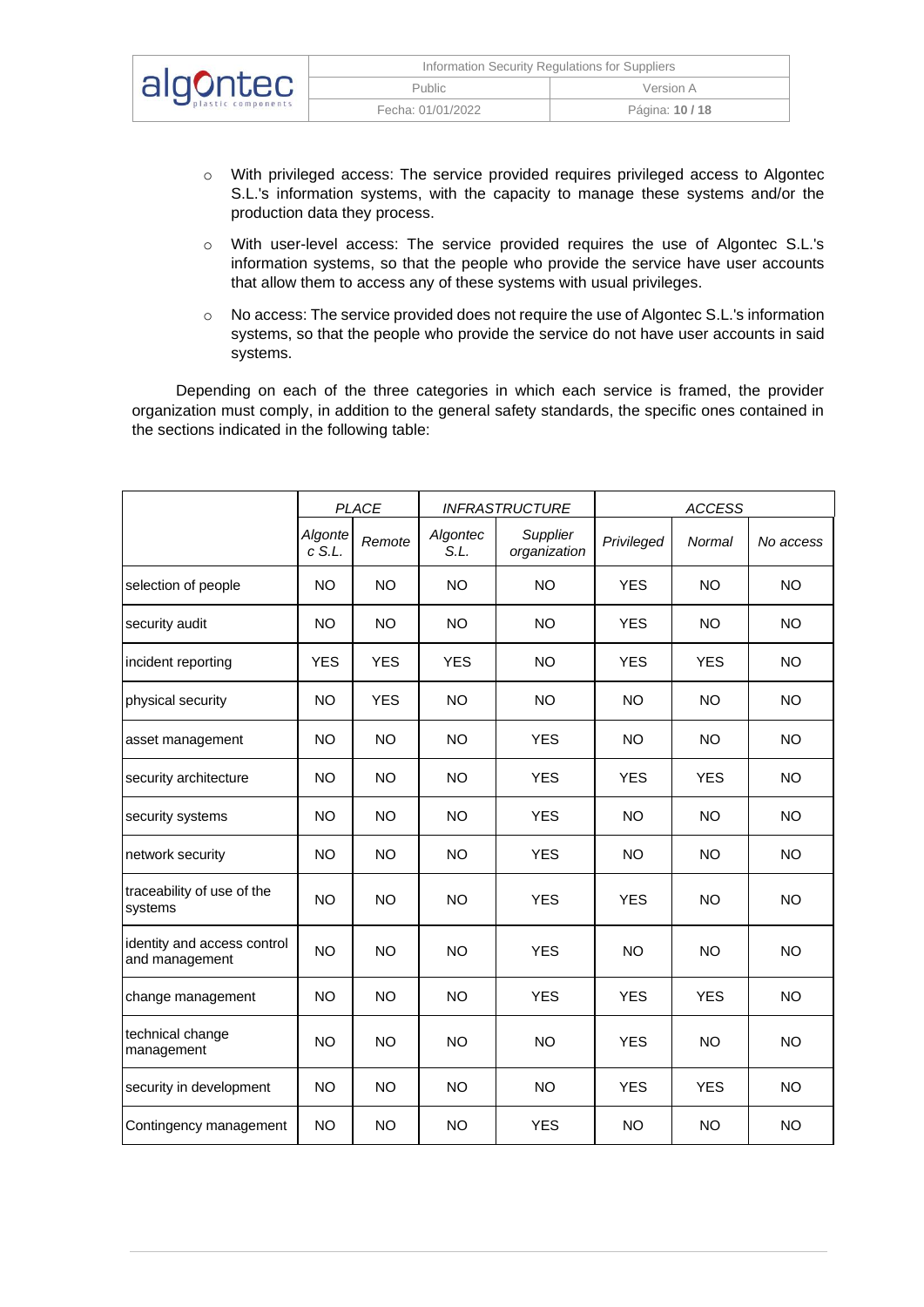| algontec | Information Security Regulations for Suppliers |               |  |
|----------|------------------------------------------------|---------------|--|
|          | Public                                         | Version A     |  |
|          | Fecha: 01/01/2022                              | Página: 11/18 |  |

## <span id="page-10-0"></span>**4.2 Personnel selection procedure**

The supplier organization must verify the professional background of the persons assigned to the service, guaranteeing Algontec S.L. that in the past it has not been sanctioned for professional malpractice or has been involved in incidents related to the confidentiality of the information processed that have led to any type of sanction.

The supplier organization must guarantee Algontec S.L. the possibility of immediate withdrawal of the persons assigned to the service of any person in relation to whom Algontec S.L. wishes to exercise the right of veto, in accordance with the conditions established in section "3.1. Provision of the service".

#### <span id="page-10-1"></span>**4.3 Security audit**

The supplier organization must allow Algontec S.L. to carry out the requested security audits, collaborating with the audit team and providing all the evidence and records required.

The scope and depth of each audit will be expressly established by Algontec S.L. in each case. The audits will be carried out following the planning that is agreed in each case with the organization providing the service.

Algontec S.L. reserves the right to carry out additional extraordinary audits, provided that there are specific reasons that justify it.

#### <span id="page-10-2"></span>**4.4 Incident reporting**

When a vulnerability, event and / or information security incident is detected, it must be notified immediately through the email box seguridad.info@algontec.com.

Any user can transfer through the aforementioned mailbox those events, suggestions, vulnerabilities, ... which may relate to the security of the information and the guidelines referred to in these rules of which it is aware.

Any incident that is detected and that affects or may affect the security of personal data (e.g., Loss of lists and / or computer supports, suspicions of improper use of access authorized by other people, recovery of data from backups, ...).

The aforementioned mailbox centralizes the collection, analysis and management of the notified incidents.

If the mailbox is not accessed, the communication channels established within the service itself must be used, so that it is the Algontec S.L. interlocutor who communicates the security incident.

#### <span id="page-10-3"></span>**4.5 Physical security**

The headquarters must be closed and must have an access control system.

There will be some type of control of visits, at least in areas of public access and / or loading and unloading.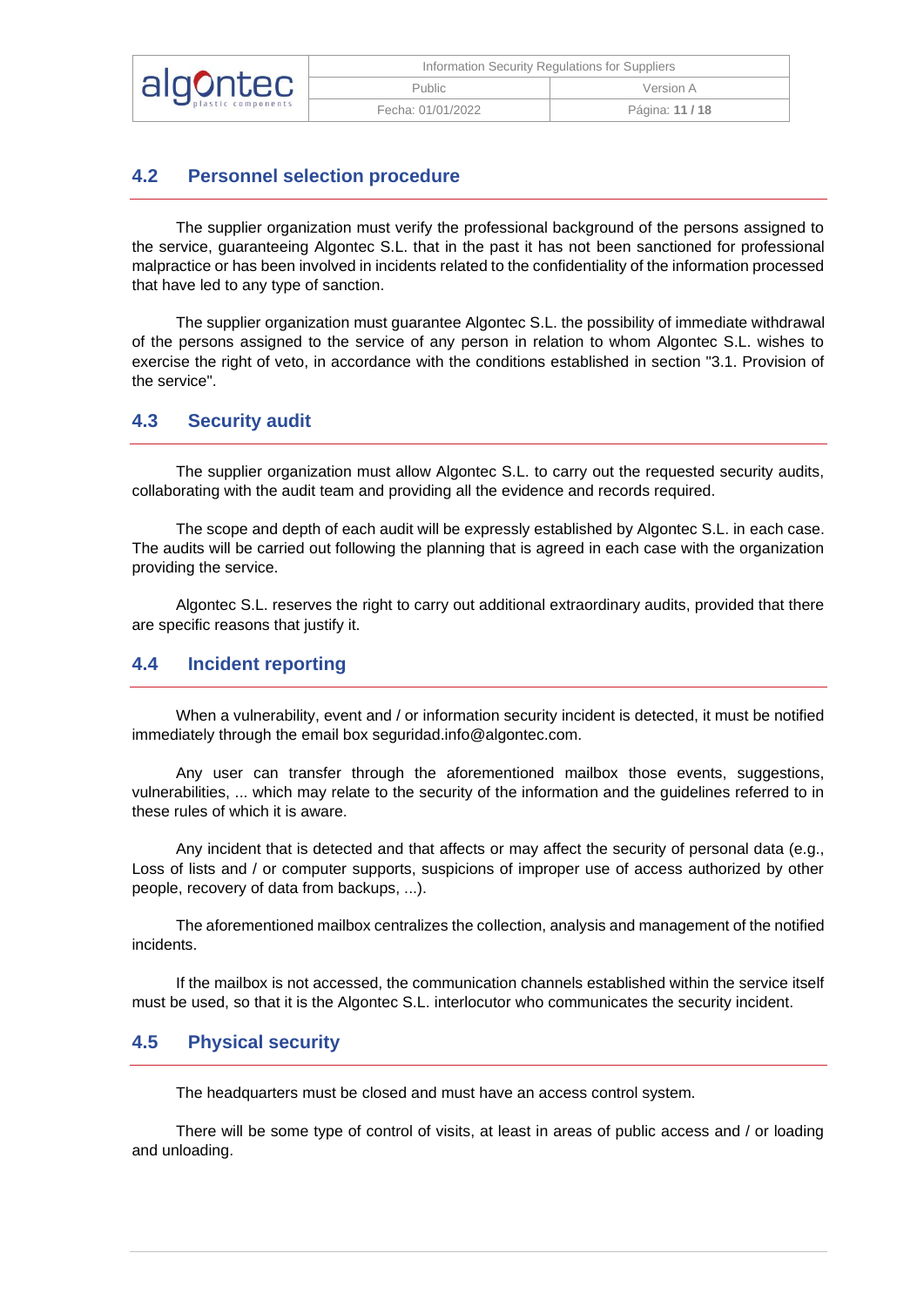| algontec | Information Security Regulations for Suppliers |               |  |
|----------|------------------------------------------------|---------------|--|
|          | <b>Public</b>                                  | Version A     |  |
|          | Fecha: 01/01/2022                              | Página: 12/18 |  |

The headquarters shall have at least adequate fire detection and extinguishing systems and shall be constructed in such a way as to provide sufficient resistance to flooding.

If any type of backup is maintained, the systems that house and/or process such information must be located in a specially protected area, which includes at least the following security measures:

- The specially protected area must have an access control system independent of that of the headquarters.
- Access to specially protected areas will be limited to outsiders. This access will be assigned only when necessary and authorized, and always under the supervision of authorized persons.
- A record of all access by outsiders will be kept.
- Outsiders may not stay or carry out work in specially protected areas without supervision.
- The consumption of food or beverages in these specially protected areas will be prohibited.
- Systems located in these areas must have some type of protection against power failures.

#### <span id="page-11-0"></span>**4.6 Asset management**

The provider organization shall have an up-to-date asset register in which the assets used for the provision of the service can be identified.

All assets used for the provision of the service must have a responsible person, who must ensure that these assets incorporate the minimum-security measures established by the provider organization, and that at least they must be those specified in these regulations.

The supplier organization shall notify Algontec S.L. of the withdrawal of the assets used for the provision of the service. If such asset contains another property of Algontec S.L. (hardware, software or other assets), it must be delivered to Algontec S.L. prior to carrying out the cancellation in order for Algontec S.L. to proceed with the withdrawal of the assets of its property.

Whenever an asset has contained protected information, the provider organization shall carry out asset write-offs by ensuring the secure deletion of such information, applying secure erasure functions, or physically destroying the asset, so that the information contained therein cannot be recoverable.

#### <span id="page-11-1"></span>**4.7 Security architecture**

Whenever the service provider organization carries out application development and/or testing work for Algontec S.L. or with protected information, the environments with which such activities are carried out shall be isolated from each other and isolated from the production environments in which protected information is hosted or processed.

All access to information systems that host or process protected information must be protected, at least, by a firewall, which limits the ability to connect to them.

Information systems hosting or processing particularly sensitive information shall be isolated from the rest.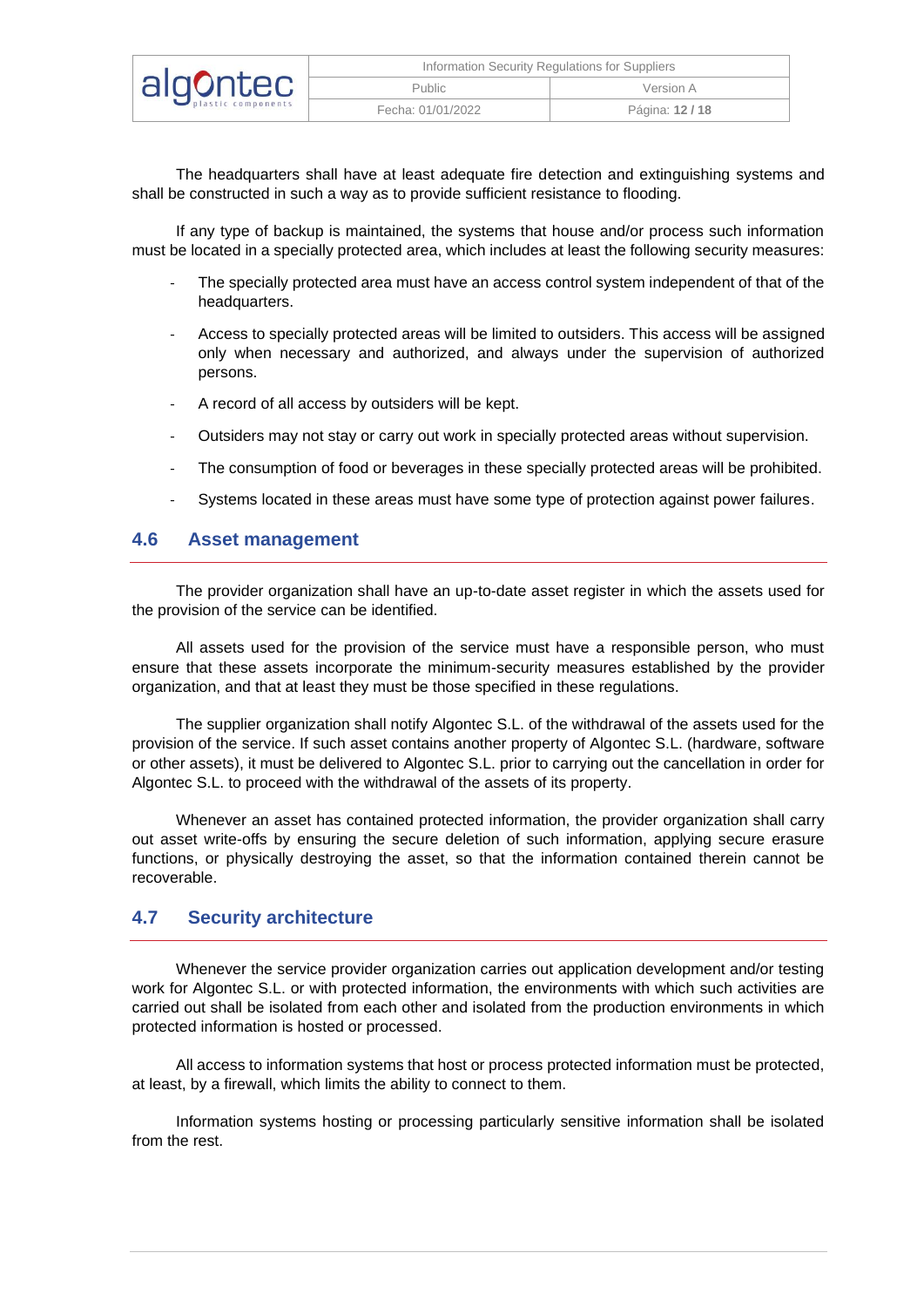| algontec | Information Security Regulations for Suppliers |                 |  |
|----------|------------------------------------------------|-----------------|--|
|          | <b>Public</b>                                  | Version A       |  |
|          | Fecha: 01/01/2022                              | Página: 13 / 18 |  |

#### <span id="page-12-0"></span>**4.8 System security**

Information systems hosting or processing protected information shall record the most significant events surrounding their operation. These activity logs will be covered by the backup regulations of the provider organization.

The clocks of the provider organization's systems that process or host protected information will be synchronized with each other and with the official time.

The organization providing the service shall ensure that the capacity of the information systems that store or process protected information is properly managed, avoiding potential shutdowns or malfunctions of such systems due to resource saturation.

Information systems that host or process protected information shall be adequately protected against malicious software, applying the following precautions:

- Systems will keep up to date with the latest security updates available, in the development, test and production environments.
- Anti-malware software should be installed and used on all servers and personal computers to reduce the risk associated with malware.
- Anti-malware software must always be enabled and up to date.

The provider organization will establish a backup regulation that guarantees the safeguarding of any data or information relevant to the service provided, on a weekly basis.

Whenever email is used in relation to the service provided, the provider organization must respect the following premises:

- The transmission via email of protected information will not be allowed unless the electronic communication is encrypted and the shipment is authorized in writing.
- The transmission via email of information containing specially protected personal data (e.g., Health), unless the electronic communication is encrypted and the shipment is authorized in writing.
- Whenever Algontec S.L.'s email address is used for the provision of the service, at least the following principles must be respected:
- Email will be considered as another work tool provided for the exclusive purpose of the contracted service. This consideration will empower Algontec S.L. to implement control systems aimed at ensuring the protection and proper use of this resource. This power, however, shall be exercised while safeguarding the dignity of persons and their right to privacy.
- Algontec S.L.'s email system should not be used to send fraudulent, obscene, threatening, or other similar messages.
- Users must not create, send, or forward advertising or pyramidal messages (messages that extend to multiple users).

Access to information systems hosting or processing protected information must always be done in an authenticated manner, at least by using a person identifier and an associated password.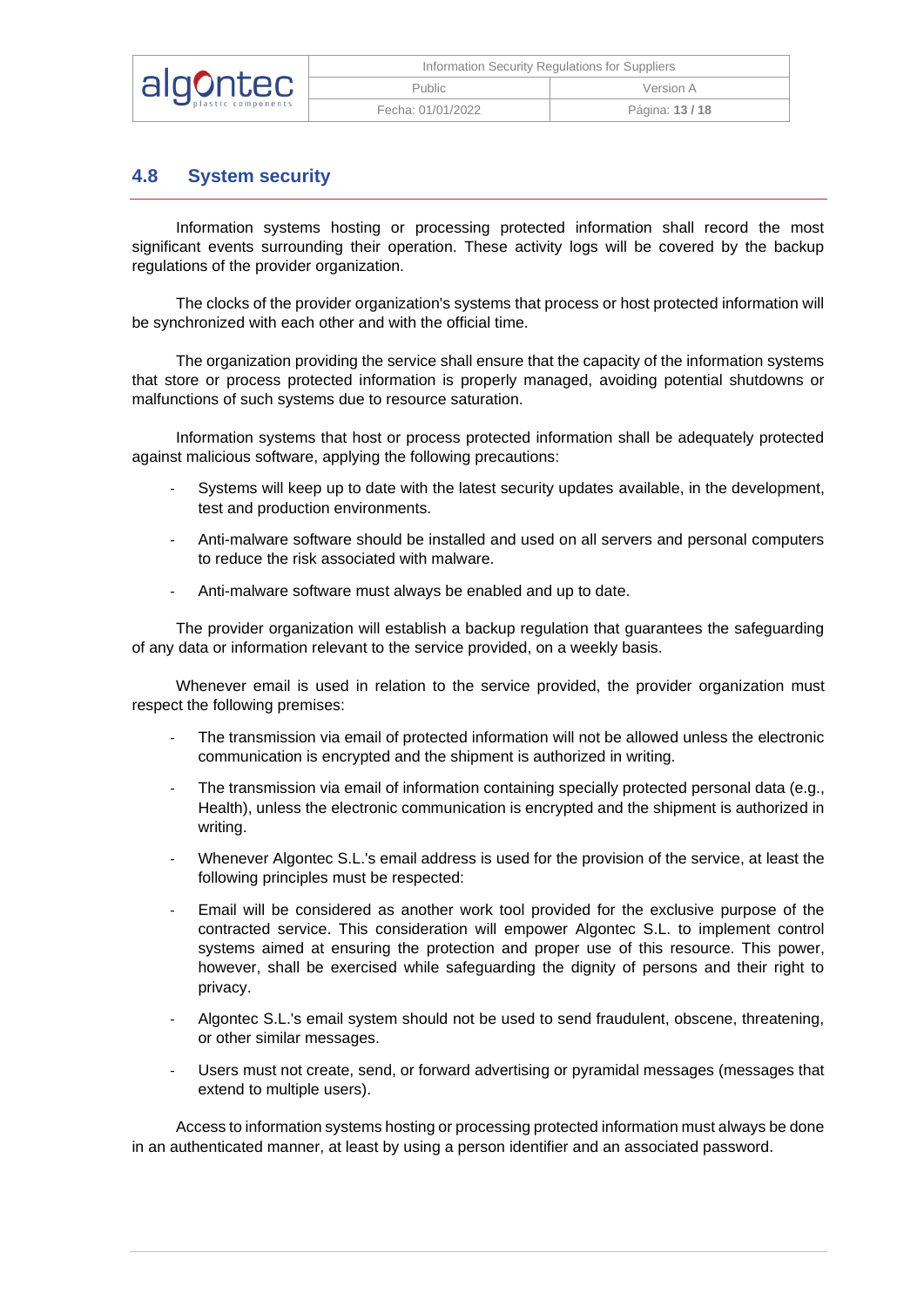| algontec | Information Security Regulations for Suppliers |                 |  |
|----------|------------------------------------------------|-----------------|--|
|          | <b>Public</b>                                  | Version A       |  |
|          | Fecha: 01/01/2022                              | Página: 14 / 18 |  |

Information systems that host or process protected information must have access control systems that limit access to such information exclusively to persons in the service.

Access sessions to information systems that host or process protected information should be automatically blocked after a certain amount of downtime of users.

Whenever software provided by Algontec S.L. is used, the following rules must be met:

- All persons accessing Algontec S.L.'s information systems must use only the software versions provided and following their rules of use.
- Everyone is prohibited from installing illegal copies of any software.
- The use of software not validated by Algontec S.L. is prohibited.
- It is also forbidden to uninstall any of the programs installed by Algontec S.L..

#### <span id="page-13-0"></span>**4.9 Network security**

The networks through which the protected information circulates shall be adequately managed and controlled, ensuring that there is no uncontrolled access or connections whose risks are not properly managed by the providing organization.

The services available on the networks through which the protected information circulates should be limited as far as possible.

The networks that allow access to Algontec S.L.'s ICT infrastructure must be adequately protected, and the following premises must be met:

- The access of remote users to the Algontec S.L. network will be subject to compliance with identification and prior authentication procedures, and validation of access.
- These connections will be made for a limited time and through the use of virtual private networks or dedicated lines.
- In these connections, no type of communications equipment (cards, modems, etc.) that allows uncontrolled alternative connections will be allowed.

Access to the networks through which the protected information circulates shall be limited.

All equipment connected to the networks through which the protected information circulates shall be appropriately identified so that network traffic can be identified.

Teleworking, considered as access to the corporate network from abroad, is regulated by the application of the following regulations:

- The use of equipment not controlled by Algontec S.L. for teleworking activities is not allowed.
- Criteria for authorizing teleworking will be established based on the needs of the job.
- The necessary measures will be established for the secure connection to the corporate network.
- Security monitoring and auditing systems will be established for established connections.
- The revocation of access rights and return of equipment after the end of the period of need for it will be controlled.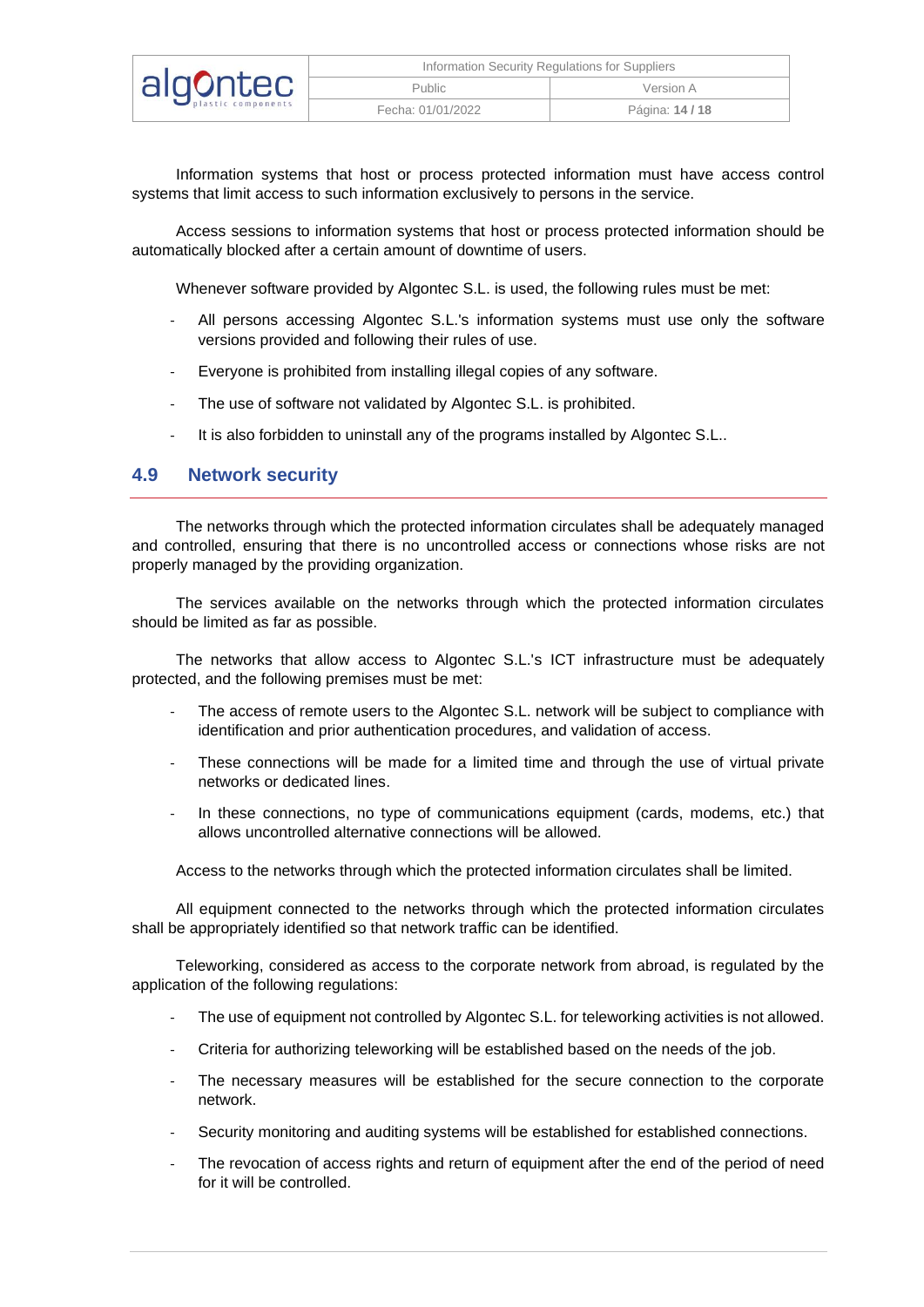| algontec | Information Security Regulations for Suppliers |               |  |
|----------|------------------------------------------------|---------------|--|
|          | Public                                         | Version A     |  |
|          | Fecha: 01/01/2022                              | Página: 15/18 |  |

Whenever the Internet access provided by Algontec S.L. is used, the following regulations must also be respected:

- The Internet is a working tool. All activities on the Internet must be in relation to tasks and work activities. Users should not search for or visit sites that do not serve as support for Algontec S.L.'s business objective or the fulfilment of their daily work.
- Access to the Internet from the corporate network will be restricted by means of control devices incorporated in it. The use of other means of connection must be previously validated and will be subject to the above considerations on the use of the Internet.
- Users must not use the name, symbol, logo or symbols similar to that of Algontec S.L. in any element of the Internet (email, Web pages, etc.) not justified by strictly work activities.
- The transfer of data to or from the Internet will only be permitted when it is related to business activities. The transfer of files not related to these activities (e.g., Downloading programs, multimedia files, ...) shall be prohibited:

#### <span id="page-14-0"></span>**4.10 Traceability of use of systems**

Privileged accesses will be recorded, and these records will be kept in accordance with the Organization's backup regulations.

The activity of the systems used to carry out said privileged access will be recorded, keeping these records in accordance with the organization's backup regulations.

The errors and failures registered in the activity of the systems will be analysed, adopting the necessary measures for their correction.

#### <span id="page-14-1"></span>**4.11 Identity and access control and management**

All users with access to an information system will have a single access authorization composed of a user id and password.

Users will be responsible for all activities related to the use of their authorized access.

Users must not use any authorized access of another user, even if they have the authorization of the owner.

Users must not disclose under any circumstances their identifier and / or password to another person, or keep it in writing in sight, or available to third parties.

The minimum length of the password must be 6 characters and must not contain the name, surname, or identifier of the user in it. It must be changed every 45 days or repeat at least the previous 8 passwords.

Likewise, they must have complexity and be difficult to guess, so they will be constituted by combination at least 3 of these 4 options in the first 8 characters:

- Capital letters
- **Lowercase**
- **Numbers**
- Special characters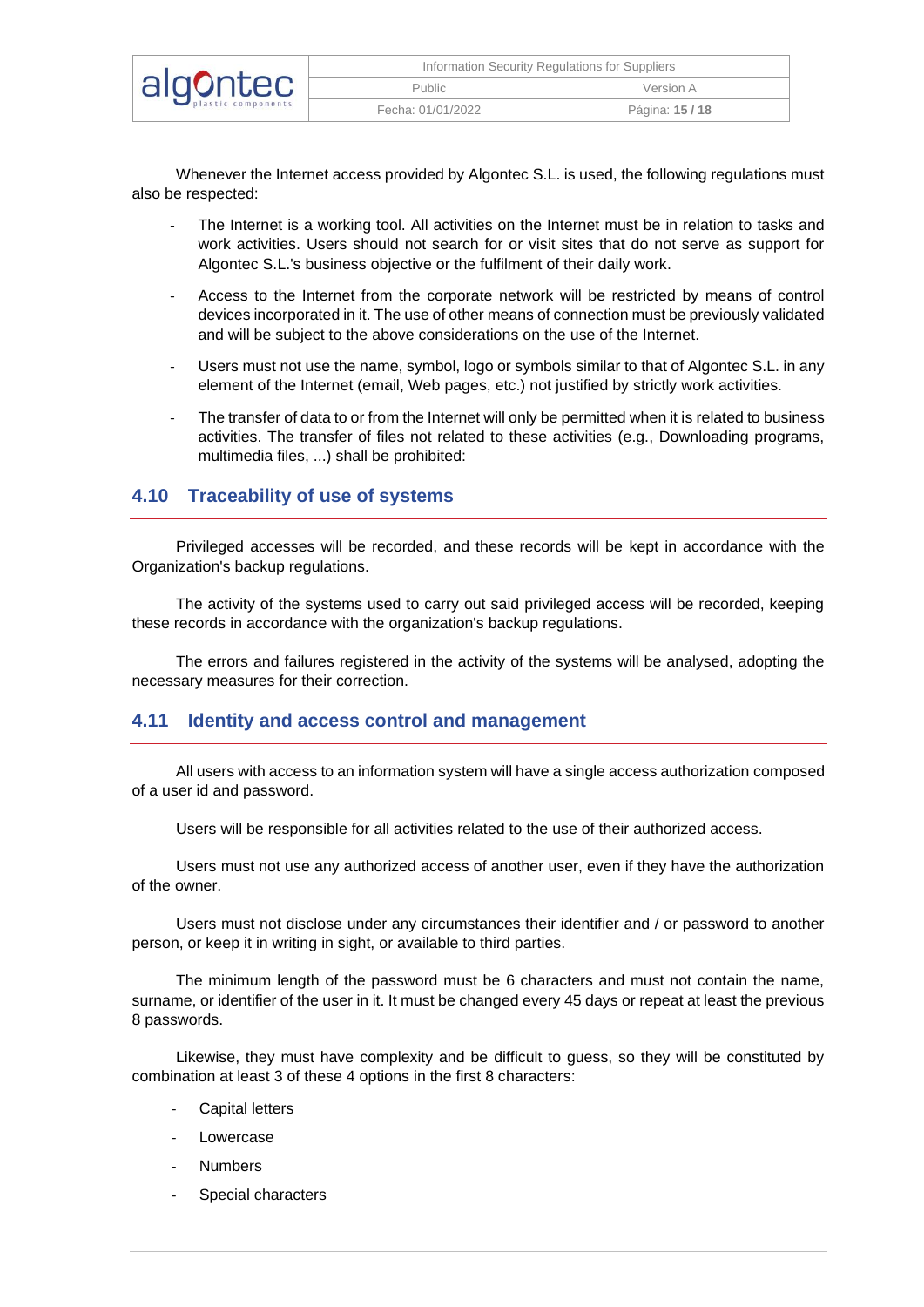| algontec | Information Security Regulations for Suppliers |               |  |
|----------|------------------------------------------------|---------------|--|
|          | <b>Public</b>                                  | Version A     |  |
|          | Fecha: 01/01/2022                              | Página: 16/18 |  |

We recommend that you use the following guidelines for selecting passwords:

- Do not use familiar words, or words that can be associated with oneself, for example, the name.
- The password must not refer to any recognizable concept, object, or idea. Therefore, you should avoid using significant dates, days of the week, months of the year, names of people, telephones, ...
- The key should be something virtually impossible to guess. But at the same time, it should be easily remembered by the user. A good example is to use the acronym of some phrase or expression.

The provider organization shall ensure that it is regularly found that only persons duly authorised to do so have access to the protected information.

In those cases in which Algontec S.L.'s information systems are also accessed, the following regulations must also be considered:

- No user will receive an access identifier to Algontec S.L.'s systems until they accept in writing the current security regulations.
- Users will have authorized access only to those data and resources that they need for the development of their functions.
- In case the system does not request it automatically, the user must change the provisional password assigned the first time he makes a valid access to the system.
- In the event that the system does not request it automatically, the user must change their password at least once every 90 days.
- Temporary authorized access will be configured for a short period of time. Once this period has expired, they will be deactivated from the systems.
- In relation to personal data, only the persons authorized to do so may grant, alter or cancel the authorized access to the data and resources, in accordance with the criteria established by the person responsible for the file.
- If a user suspects that their authorized access (user ID and password) is being used by another person, they must change their password and notify the incident in the email box seguridad.info@algontec.com.

#### <span id="page-15-0"></span>**4.12 Changes management**

All changes to the ICT infrastructure must be controlled and authorized, ensuring that uncontrolled components are not part of it.

It must be verified that all the new components introduced in the ICT infrastructure of the provider organization used for the provision of the service function properly and fulfil the purposes for which they were incorporated.

#### <span id="page-15-1"></span>**4.13 Technical changes management**

All changes that are made must be made following a formally established and documented procedure, which ensures that the appropriate steps are followed to make the change.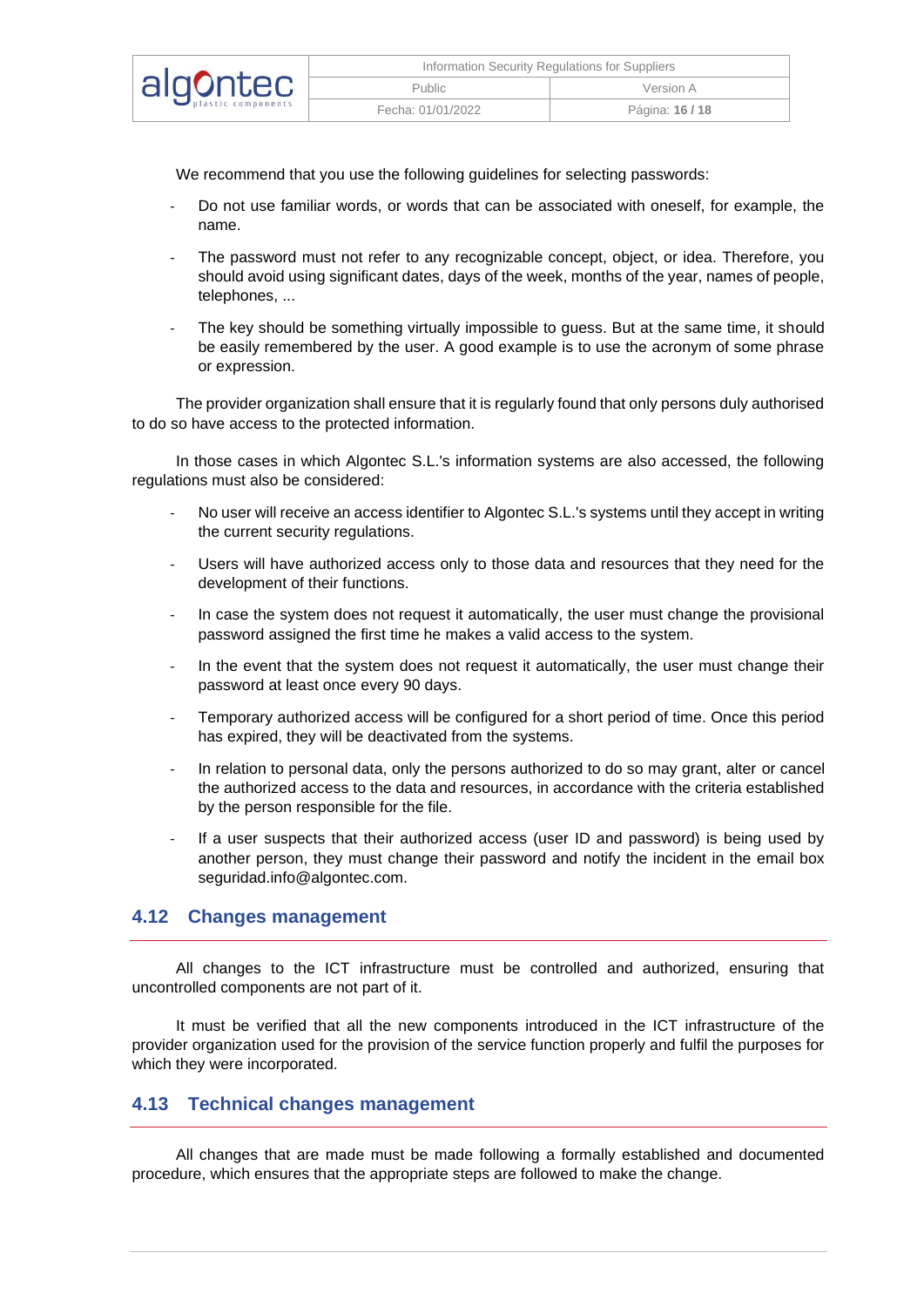| algontec | Information Security Regulations for Suppliers |               |  |
|----------|------------------------------------------------|---------------|--|
|          | Public                                         | Version A     |  |
|          | Fecha: 01/01/2022                              | Página: 17/18 |  |

The change management procedure should ensure that changes to the ICT infrastructure are minimised, limiting themselves to those that are strictly essential.

All changes should be tested prior to deployment in the production environment to verify that there are no adverse or unforeseen spillover effects on the operation and security of the ICT infrastructure.

The supplier organizations must scan and mitigate the technical vulnerabilities presented by the infrastructures used for the provision of the service, informing Algontec S.L. of all those associated with the critical components.

#### <span id="page-16-0"></span>**4.14 Security in development**

The entire outsourced software development process will be controlled and supervised by Algontec S.L.

Mechanisms for identification, authentication, access control, auditing and integrity will be incorporated throughout the life cycle of design, development, implementation and operation of the software.

The specifications of the software must expressly contain the security requirements to be covered in each case.

The software to be developed should incorporate input data validations that verify that the data is correct and appropriate and that prevents the introduction of executable code.

The internal processes developed by the applications must incorporate all the necessary validations to ensure that no corruption of the information occurs.

Whenever necessary, authentication and integrity control functions should be incorporated into the communications between the different components of the applications.

The output information offered by the applications must be limited, ensuring that only the relevant and necessary information is offered.

Access to the source code of the applications must be limited to the people of the service.

Actual data shall only be used in the test environment when it has been appropriately dissociated or provided that it can be ensured that the security measures applied are equivalent to those in the production environment.

During the tests of the applications, it will be verified that there are no uncontrolled information gaps, and that only the planned information is offered through the established channels.

Only software that has been expressly approved will be transferred to the production environment.

In relation to Web services, the management of the OWASP Top 10 will be considered.

#### <span id="page-16-1"></span>**4.15 Contingency management**

The service must have a plan that allows its provision even in case of contingencies.